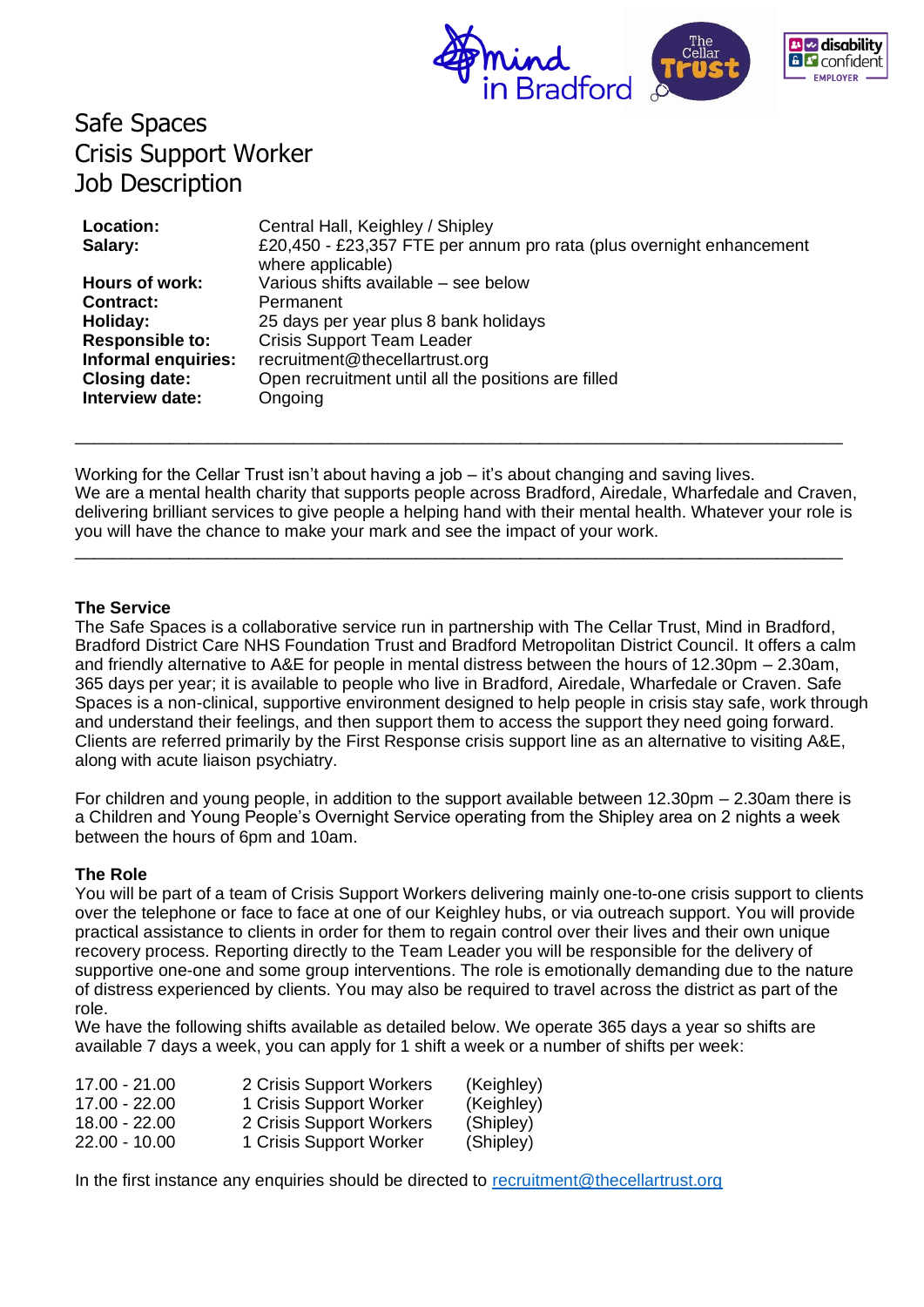#### **Who you are**

You will have experience of directly supporting people who have mental health difficulties within a mental health service / setting. You will be experienced in working with vulnerable people with multiple risk factors in a clear, meaningful and non-judgmental way. You will have the ability to inspire hope and belief that recovery is possible in others.

#### **What you will do**

- Deliver one to one support sessions (face to face, phone, video, instant messaging) to people in mental health crisis
- Develop and sustain warm and trusting relationships with clients and promote self-esteem, happiness and emotional health
- Use distraction and de-escalation techniques where needed
- Participate in or lead shift handover, huddle or meetings
- Manage referrals and book appointments
- Conduct follow up calls to people 24hrs after crisis session
- Make onward referrals and signpost where necessary
- Offer outreach sessions within the community, such as at care homes, community centres, schools and in client homes
- Keep accurate records in a timely manner of all contacts on MYMUP (client management system)
- Build professional relationships with statutory and VCS organisations and liaise appropriately with parents where required
- Assist in risk assessments with multi-disciplinary staff, highlighting any changes in clients' presentation relevant to their safety plan and feedback accordingly
- Recognise and respond to safeguarding concerns, serious incidents, near misses and accidents as per procedure
- Support the shift Team Leader and take on additional work allocated as and when needed
- Provide mentoring support to colleagues by sharing experience and knowledge gained
- Undertake a range mandatory and role specific training including safeguarding, data protection, health and safety and mental health awareness training
- Work in accordance with all relevant organizational policies and procedures
- Perform any other duties relevant to the post, taking a flexible, team-based approach to the role.

#### **Children & young people's overnight provision - Shipley (if applicable)**

- Prepare communal areas and bedrooms for overnight stays, ensuring it is a warm, clean and safe environment. This will include laundry, cleaning and sanitising en-suites and making beds ready for the next night.
- Provide the children and young people with:
	- o a brief induction to the service, including basic safety advice
	- o any emotional and practical support required, via one to one and small group work
	- o diversionary and therapeutic activities to relieve stress and de-escalate crisis
	- o encouragement of the use of helpful coping strategies
	- o crisis management planning
	- o unconditional positive regard, warmth, respect and a non-judgmental approach
	- o a safe and accepting atmosphere
	- o a hot meal if applicable and refreshments throughout the stay.
- Act in a way that is consistent with the principles embedded in the "Common Core of Skills & Knowledge" as identified by Every Child Matters:
- Provide effective communication and engagement
- Work to ensure the safeguarding and welfare of the child
- Support transitions to adult services if applicable.
- Engage in effective multi-agency working and information sharing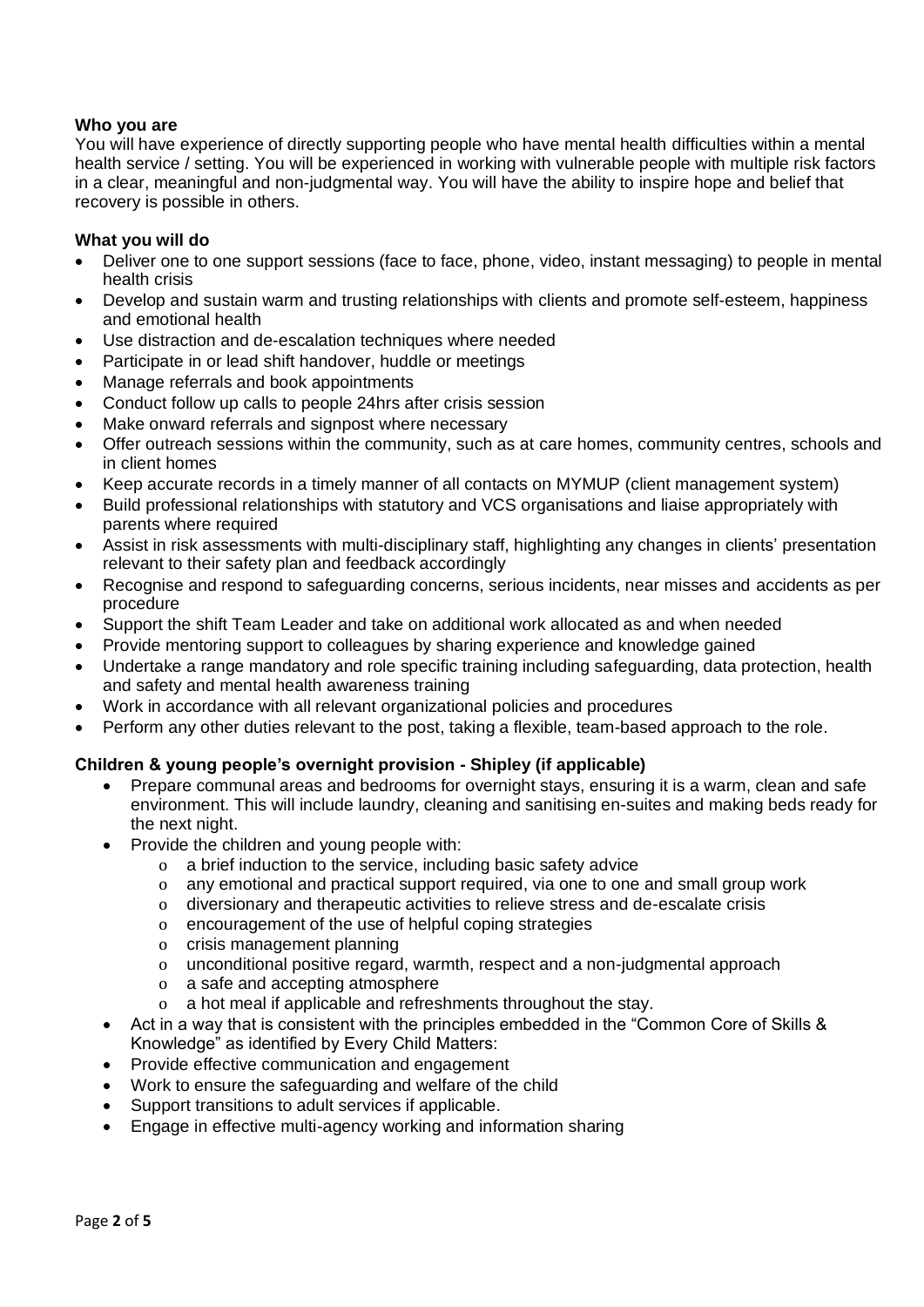### **What you will get**

- The chance to work for a dynamic, friendly and supportive charity and service.
- Opportunities to develop your skills and experience in Crisis Support within a mental health setting, in a rewarding and fulfilling environment.
- Training and development opportunities.
- Access to our free employee assistance programme, including a 24hr helpline and counselling support.

#### **Person specification**

All aspects of the person specification will be assessed through the application process with additional questions at interview stage. Please ensure that you address all of the criteria in your application.

| <b>Criteria</b>   | <b>Essential</b>                                                                                                                                                                                                                 | <b>Desirable</b>                                                                                                 |
|-------------------|----------------------------------------------------------------------------------------------------------------------------------------------------------------------------------------------------------------------------------|------------------------------------------------------------------------------------------------------------------|
| Qualifications    | Good general education to at least GCSE level<br>4 or equivalent.                                                                                                                                                                | Level 4 qualification                                                                                            |
|                   | Level 3 or above qualification in a relevant<br>field (mental health, social care, health care,<br>management) OR at least 2 relevant years'<br>experience                                                                       | Peer Support training                                                                                            |
| <b>Experience</b> | Experience of directly supporting people in a<br>mental health setting with people who have<br>had mental health challenges                                                                                                      | Lived experience of mental health<br>recovery and willingness to use<br>this to deliver and develop<br>services. |
|                   | Experience of working with vulnerable people<br>with multiple risk factors in a clear, meaningful<br>and non-judgmental way                                                                                                      | Experience of supporting clients<br>via telephone, instant chat and or<br>video messaging                        |
|                   | Experienced and confident in managing<br>challenging situations                                                                                                                                                                  | Experience of mentoring/coaching<br>others                                                                       |
|                   | Experienced and confident in recognising and<br>responding to safeguarding concerns for<br>adults, children and young people                                                                                                     | Experience of working in the<br>voluntary sector.                                                                |
|                   | Experience of using internal cloud-based client<br>management system                                                                                                                                                             | Experience of having challenging<br>conversations with relevant<br>stakeholders in a professional<br>manner      |
| <b>Skills</b>     | Excellent communication skills and ability to<br>demonstrate an empathetic and validating<br>approach                                                                                                                            | Language skills (spoken) in one<br>or more of the following: Urdu,<br>Punjabi, Polish, Bengali, Slovak.          |
|                   | Ability to encourage, engage and involve<br>people in ways that promote their contribution,<br>independence, resilience and achieve positive<br>changes in their lives                                                           | De-escalation skills and the ability<br>to confidently lead and resolve<br>challenging situations                |
|                   | Ability to gather relevant information to support<br>and assess risks                                                                                                                                                            | Ability to lead shift huddle or<br>meetings                                                                      |
|                   | Excellent IT skills including the use of Word,<br>Outlook and Excel and online systems<br>Excellent organisational skills and attention to<br>details in a busy working environment<br>Ability to thrive and adapt in a changing | Ability to confidently organise and<br>delegate work tasks to<br>colleagues                                      |
|                   | environment<br>Ability to plan and prioritise workload.                                                                                                                                                                          |                                                                                                                  |
|                   | Ability to work as part of a team and work<br>alone and use own initiative                                                                                                                                                       |                                                                                                                  |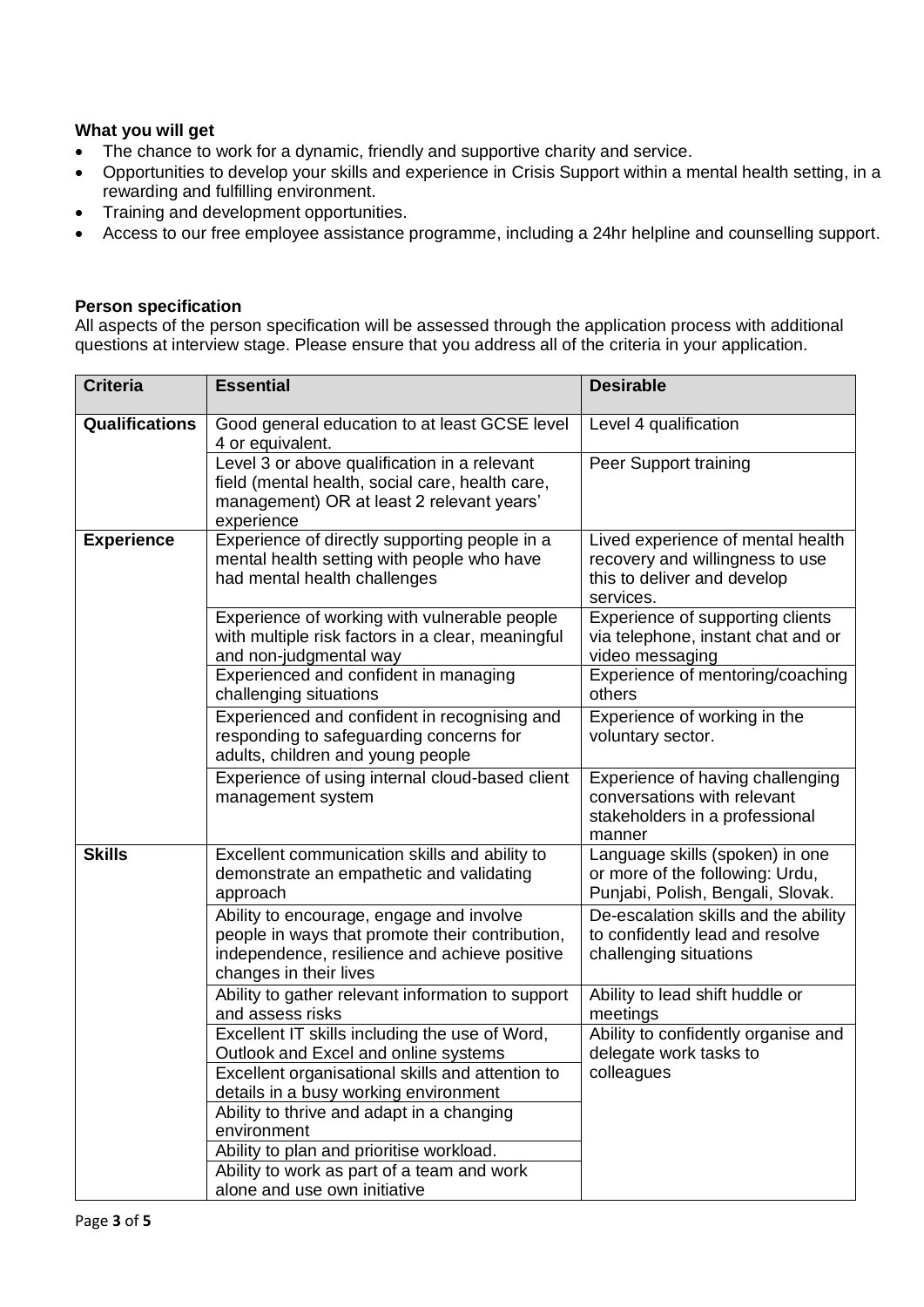| Knowledge        | Understanding of current issues faced by<br>people with mental health issues                                             | General knowledge of mental<br>health and wellbeing through lived |
|------------------|--------------------------------------------------------------------------------------------------------------------------|-------------------------------------------------------------------|
|                  | An understanding of different approaches to<br>respond to crisis and mental health distress                              | experience                                                        |
|                  | Knowledge and understanding of risk<br>management and health and safety issues                                           |                                                                   |
|                  | Awareness of safeguarding issues and best<br>practice                                                                    |                                                                   |
|                  | Good understanding and knowledge of<br>statutory and VCS organisations in the local<br>area that can support our clients |                                                                   |
|                  | Knowledge of GDPR and the importance of<br>data protection and confidentiality                                           |                                                                   |
| <b>Personal</b>  | Healthy and secure professional boundaries.                                                                              | Engaging and consultative                                         |
| <b>Qualities</b> | Ability and willingness to reflect on work                                                                               | approach to leadership.                                           |
|                  | practice and be open to constructive feedback.                                                                           |                                                                   |
|                  | Commitment to providing person centred<br>services.                                                                      |                                                                   |
|                  | Committed, passionate and enthusiastic with a<br>can do and flexible attitude                                            |                                                                   |
|                  | Committed to professional and personal<br>development                                                                    |                                                                   |
|                  | Committed to equity, diversity and inclusion<br>and developing greater awareness in these<br>areas.                      |                                                                   |
| <b>Other</b>     | Willingness to undertake an Enhanced                                                                                     |                                                                   |
|                  | Disclosure and Barring Service (DBS) check                                                                               |                                                                   |
|                  | Ability to travel across the district if required                                                                        |                                                                   |

#### **How to Apply**

To apply for this post please submit your CV with a covering letter stating how you meet the criteria listed in the person specification and advising of your shift preference (in order that we can take this into account as part of the recruitment process) to [recruitment@thecellartrust.org](mailto:recruitment@thecellartrust.org)

You can use the below shift preference sheet or indicate your preferred shift(s) and day(s) in your application email.

If you would like a copy of any of the recruitment documents in another format, such as a paper copy, please email [recruitment@thecellartrust.org.](mailto:recruitment@thecellartrust.org) Only candidates invited to interview will be informed and due to the volume of applications received we may only be able to give feedback to people who are unsuccessful at interview stage.

The Cellar Trust believes in equity and we celebrate diversity. We are an inclusive workplace, where everyone is welcome and supported to be themselves. We are a Disability Confident employer and offer a guaranteed interview to candidates with a disability who meet all the essential criteria in the person specification. If you would like to request a guaranteed interview because of a disability please specify this in your application.